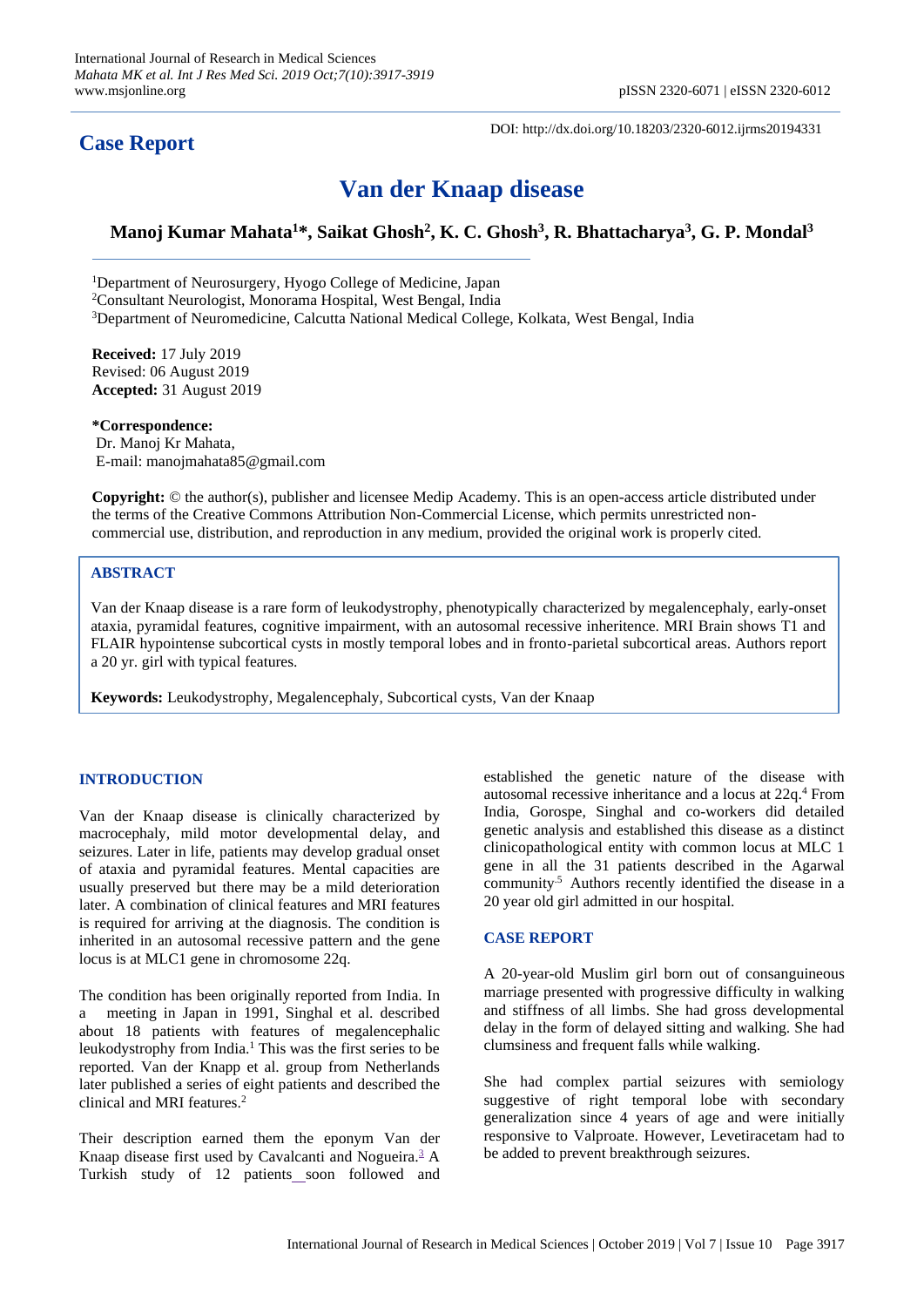

**Figure 1: MRI brain T2 flair image showing bilateral temporal subcortical cysts.**



#### **Figure 2: MRI T2W image showing white matter changes.**

The child had moderate impairment of cognitive and language abilities and could not go to school. Her siblings were however not affected. Megalencephaly was evident as the head circumference was 56 cm. The mental examination was suggestive of severe language impairment. The motor system examination was suggestive of severe spasticity with grade 4 power of all limbs. She had brisk reflexes and bilateral plantar were extensor. She had severe incoordination and also had a spastic gait. Routine blood investigations, LFT, RFT, electrolytes were normal. NCS of 4 limbs were normal. Her MRI showed bilateral temporal and frontal subcortical cysts along with other characteristic features suggestive of the disease. (Figures 1,2). Genetic test was positive for MLC1 mutations. CSF was essentially normal and glycine content was normal contrary to reports from Western countries where it was found elevated.<sup>6</sup>

#### **DISCUSSION**

Marked heterogeneity is present in the clinical picture of Van der Knaap disease. Patient becomes symptomatic between birth and 25 years, with a median age of symptom onset is 6 months.<sup>7</sup> The most consistent feature is macrocephaly which has been demonstrated in all the genetically proven cases. 4,5,7 The macrocephaly is usually

present at birth and after the first year follows the normal growth pattern. It remains several centimetres above the normal throughout life. Seizures may be partial or generalized. They are usually well controlled with one or two drugs and uncontrolled epilepsy is unusual. Singhal et al reported seizures in half of the patients (49%). 7,8 Van der Knaap et al reported seizures in six out of eight patients.<sup>2</sup> Mental retardation and cognitive regression is reported to be mild, though late progression may be noted. <sup>7</sup> The diagnosis is mainly based on the radiological picture. Extensive white-matter changes in the brain with subcortical cysts in temporal lobes have been considered the MRI hallmarks of the disorder. Subcortical cysts are present mainly in the anterior temporal region and often in the frontoparietal area. Later, MRI may only reveal cerebral atrophy. The size and number of the cysts may increase over time. Involvement of the frontal lobe is variable and so is the cerebellar involvement. Alexander disease, Canavan disease, and Glutaric aciduria have been considered as differential diagnosis of these MRI findings, these conditions are not associated with mild clinical course.<sup>7</sup> All of these conditions generally involve basal ganglia which is unlikely in Van der Knaap disease. Identification of biallelic pathogenic variants in MLC1 or HEPACAM by molecular genetic testing can confirm the diagnosis of classic MLC (MLC1 or MLC2A, respectively) - particularly important if clinical features are inconclusive - and allow for family studies. Identification of a heterozygous HEPACAM pathogenic can confirm the diagnosis of MLC with improving phenotype (MLC2B) if clinical features are inconclusive, and/or allow for family studies. 9

#### **CONCLUSION**

Authors report a rare case of Van der Knaap disease from an ethnicity different from that noted in Indian studies. Authors believe that characteristic MRI features, large head size, ethnicity, pyramidal and cerebellar features, with a discrepantly mild clinical course and appropriate genetic study (MLC gene) are the key to diagnosing this disease in practice.

*Funding: No funding sources Conflict of interest: None declared Ethical approval: Not Required*

#### **REFERENCE**

- 1. Singhal BS, Gursahani RD, Biniwale AA, Udani VP. Megalencephalic leukodystrophy in India. Abstract. 8th Asian and Oceanian Congress of Neurology, Tokyo, Japan. 1991.
- 2. Van der Knaap MS, Barth PG, Stroink H, van Nieuwenhuizen O, Arts WF, Hoogenraad F, et al. Leukoencephalopathy with swelling and a discrepantly mild clinical course in eight children. Ann Neurol.1995;37(3):324-34.
- 3. Cavalcanti CE, Nogueira A. Van Der Knaap syndrome. Megalencephaly with leukodystrophy.